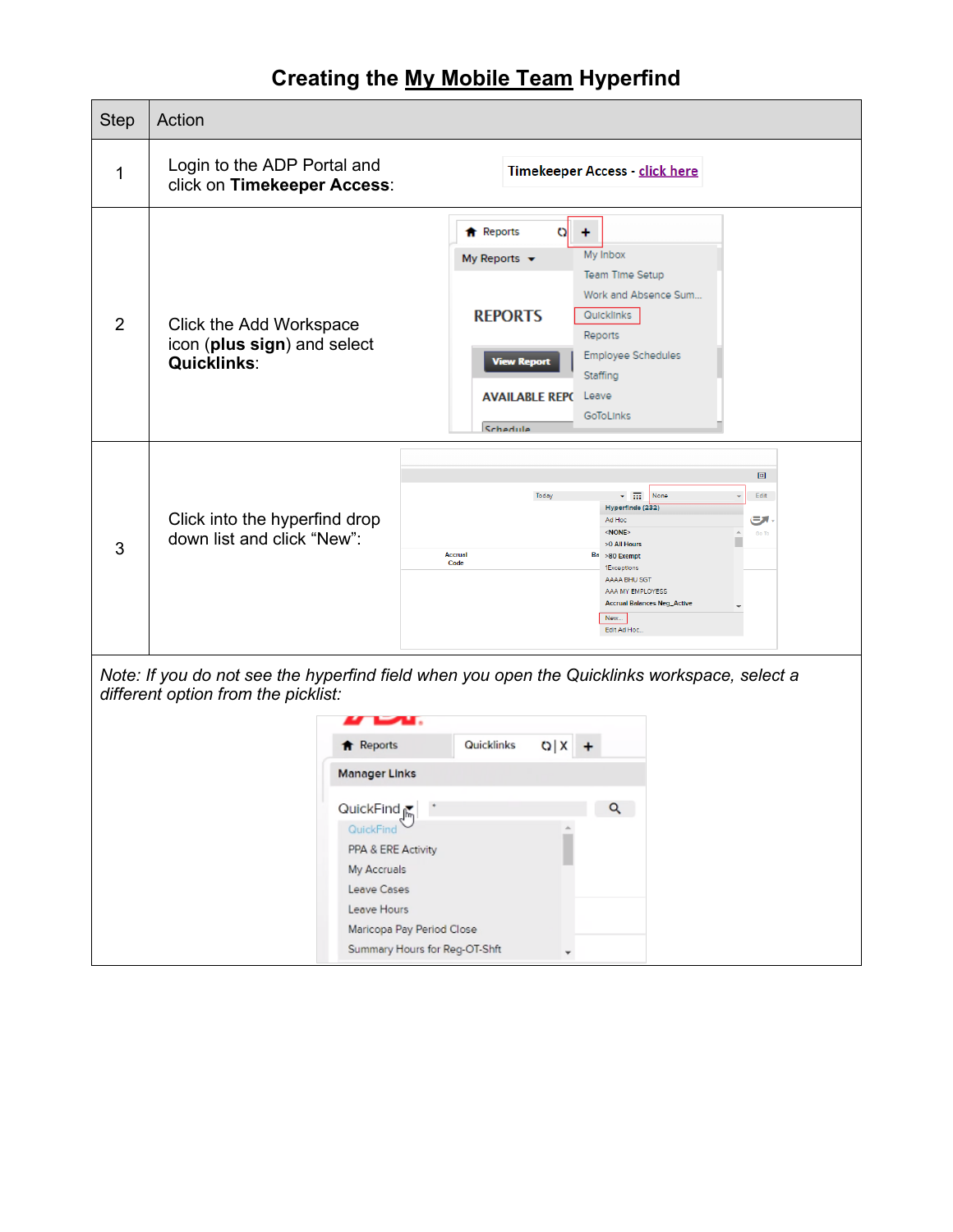|   | Complete the following step to create a query for your team or a group of employees<br>(must be fewer than 100 employees):                                                                                                                                                                                                                                                                                                                                                                                                                                                                                                                                 |
|---|------------------------------------------------------------------------------------------------------------------------------------------------------------------------------------------------------------------------------------------------------------------------------------------------------------------------------------------------------------------------------------------------------------------------------------------------------------------------------------------------------------------------------------------------------------------------------------------------------------------------------------------------------------|
|   | Change the visibility to Personal<br>i)<br>Name the query My Mobile Team<br>$\mathsf{ii}$<br>iii) Select ID for the search<br>(1) Enter the employee ID # (ex. $8113\# \# \#$ )<br>(2) Click Search<br>(3) Click on the employee, then click the >> to move the employee to the Selected Items list<br>(4) Once you have added all of your employees to the Selected Items list, click Add                                                                                                                                                                                                                                                                 |
|   | <b>HYPEREIND QUERIES</b><br>Visibility Personal<br>Description<br>٠<br>Query Name<br>My Mobile Team<br><b>Select Conditions</b><br><b>Assemble Query</b><br>Test<br>Filter<br><b>NAME OR ID</b><br>General Information<br>nclude Exclude people who meet this condition                                                                                                                                                                                                                                                                                                                                                                                    |
| 4 | Name or ID<br>Search by By ID<br>٠<br><b>Primary Job</b><br><b>Expired Primary Job</b><br>Choose Specific People<br><b>Primary Account</b><br>Search for<br>Selected Items<br><b>Additional Information</b><br>Search<br>Person's Dates<br>Timekeeper<br>$\,$ $\,$<br>o<br><b>Time Management</b><br>o<br><b>Biometrics</b><br>$\,>$<br>o<br>Scheduling<br>$\,<$<br>Ш<br>Scheduler<br>в<br>Activity<br>$<<$<br>٠<br>Attendance<br>▶ Use Single Wildcard<br>в<br><b>Accruals</b><br>в<br>Leave<br>н<br>User Information<br>9.<br>Role - Timekeeper<br><b>Process Manager</b><br>Update<br><b>Selected Conditions</b><br>Add<br>Delete<br>Last name is Smith |
|   | <b>Cancel Refresh Save As Save</b>                                                                                                                                                                                                                                                                                                                                                                                                                                                                                                                                                                                                                         |
|   | Hint: You can also use Process Manager > Reports to ID>Choose your own name from<br>the list.<br><b>HYPERFIND QUERIES</b><br>Save<br>Save As<br><b>Return</b><br><b>Refresh</b>                                                                                                                                                                                                                                                                                                                                                                                                                                                                            |
|   | Description<br><b>Visibility</b><br>۰<br>Query Name                                                                                                                                                                                                                                                                                                                                                                                                                                                                                                                                                                                                        |
|   | <b>Select Conditions</b><br><b>Assemble Query</b><br><b>Test</b><br>Filter<br><b>REPORTS TO</b><br><b>General Information</b><br>Include<br>Exclude people who meet this condition<br>٠.<br>Timekeeper<br>Reports To<br>Time Management<br>Alcala, Ernest C<br><b>Biometrics</b><br>Aldorasi, Frederick A<br>Scheduling<br>Alexov, Ann<br>Scheduler<br>Alger, Cory L<br><b>Activity</b><br>Attendance<br>Alger, James D<br><b>Accruals</b><br>Allan Mandell<br>Leave<br>User Information<br>Role - Timekeeper<br>٠.<br>Process Manager<br><b>Profiles</b><br><b>Reports To</b>                                                                             |